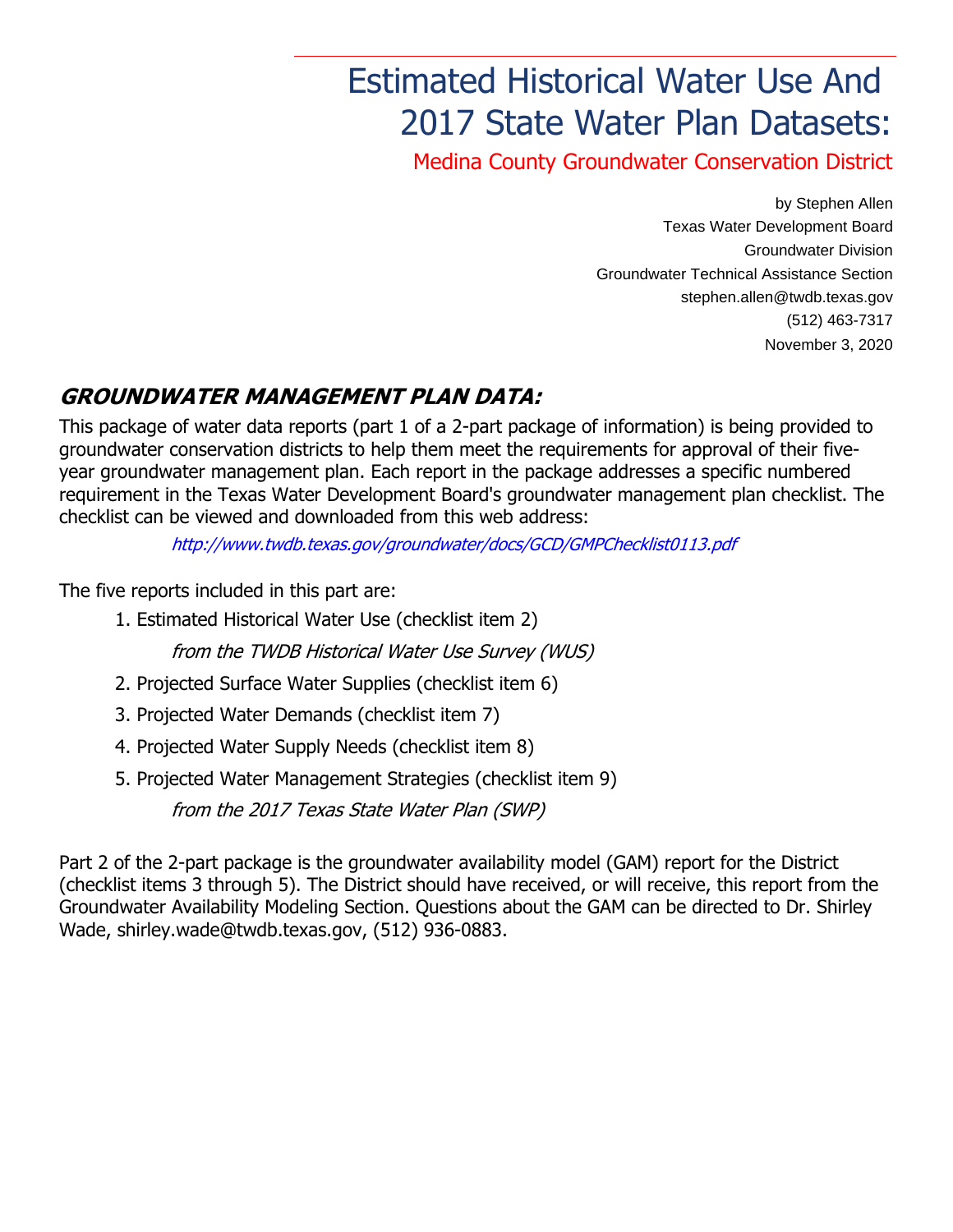#### **DISCLAIMER:**

The data presented in this report represents the most up-to-date WUS and 2017 SWP data available as of 11/3/2020. Although it does not happen frequently, either of these datasets are subject to change pending the availability of more accurate WUS data or an amendment to the 2017 SWP. District personnel must review these datasets and correct any discrepancies in order to ensure approval of their groundwater management plan.

The WUS dataset can be verified at this web address:

http://www.twdb.texas.gov/waterplanning/waterusesurvey/estimates/

The 2017 SWP dataset can be verified by contacting Sabrina Anderson (sabrina.anderson@twdb.texas.gov or 512-936-0886).

For additional questions regarding this data, please contact Stephen Allen (stephen.allen@twdb.texas.gov or 512-463-7317).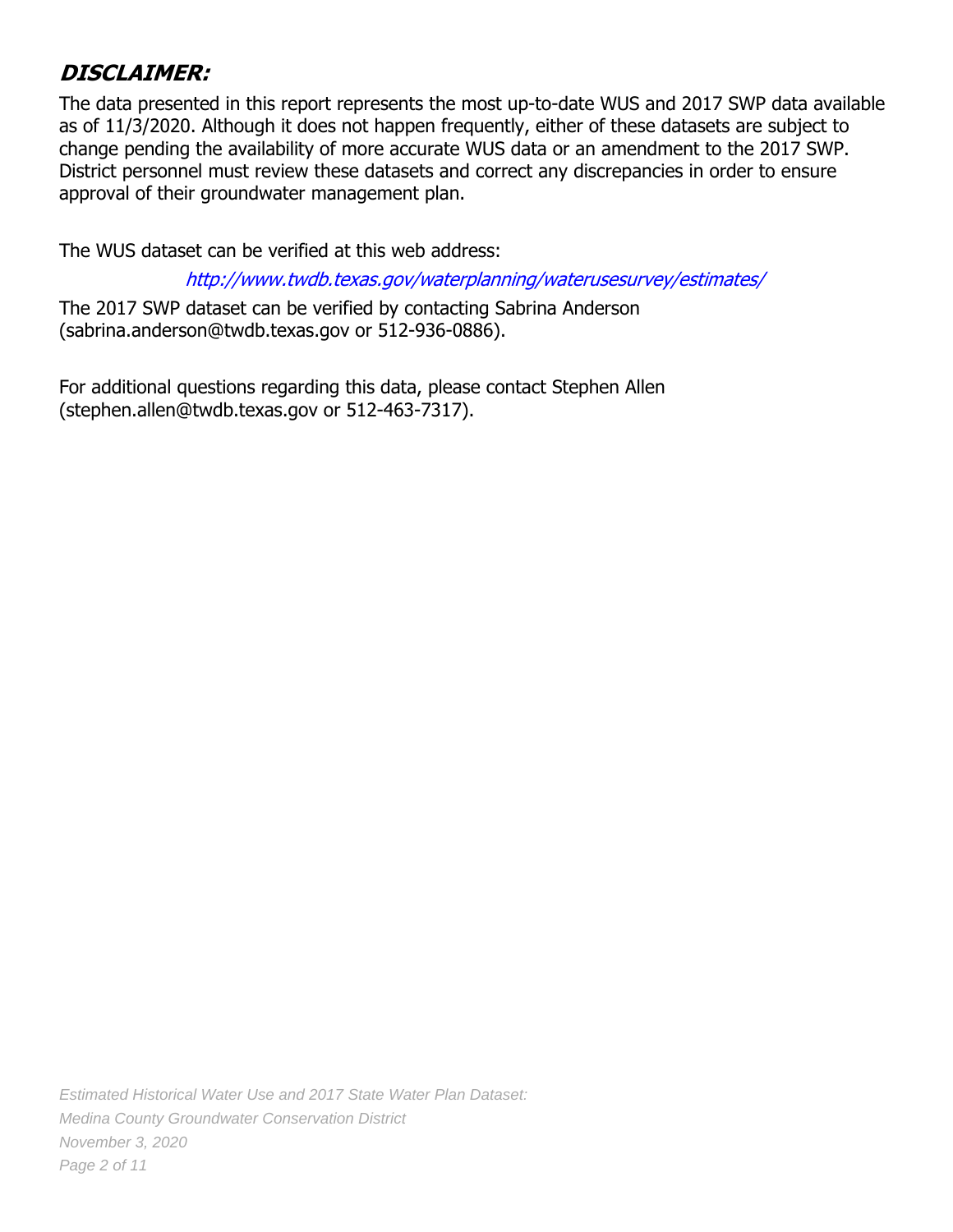#### Estimated Historical Water Use TWDB Historical Water Use Survey (WUS) Data

Groundwater and surface water historical use estimates are currently unavailable for calendar year 2018. TWDB staff anticipates the calculation and posting of these estimates at a later date.

#### **MEDINA COUNTY All values are in acre-feet**

| Year | <b>Source</b> |              | <b>Municipal Manufacturing</b> | <b>Mining</b> | <b>Steam Electric</b> | <b>Irrigation</b> | <b>Livestock</b> | <b>Total</b> |
|------|---------------|--------------|--------------------------------|---------------|-----------------------|-------------------|------------------|--------------|
| 2017 | GW            | 9,775        | 9                              | 47            | $\pmb{0}$             | 32,368            | 924              | 43,123       |
|      | SW            | 74           | 0                              | 0             | 0                     | 20,795            | 103              | 20,972       |
| 2016 | GW            | 9,127        | $10\,$                         | 7             | $\pmb{0}$             | 29,540            | 774              | 39,458       |
|      | SW            | 80           | $\pmb{0}$                      | 0             | $\pmb{0}$             | 16,758            | 86               | 16,924       |
| 2015 | GW            | 9,567        | $11\,$                         | $11\,$        | $\pmb{0}$             | 22,879            | 761              | 33,229       |
|      | SW            | 99           | $\pmb{0}$                      | 0             | 0                     | 15,052            | 85               | 15,236       |
| 2014 | GW            | 9,714        | 9                              | 11            | $\pmb{0}$             | 48,632            | 748              | 59,114       |
|      | SW            | 106          | $\pmb{0}$                      | $\mathbf 0$   | 0                     | $\pmb{0}$         | 83               | 189          |
| 2013 | GW            | 9,762        | $10\,$                         | 14            | $\pmb{0}$             | 41,317            | 741              | 51,844       |
|      | SW            | 119          | $\pmb{0}$                      | 0             | 0                     | $\mathbf 0$       | 83               | 202          |
| 2012 | GW            | 10,049       | 63                             | 7             | $\pmb{0}$             | 44,818            | 705              | 55,642       |
|      | SW            | 178          | $\mathbf 0$                    | 0             | 0                     | 16,301            | 78               | 16,557       |
| 2011 | GW            | 10,364       | 56                             | 0             | 0                     | 60,046            | 1,486            | 71,952       |
|      | SW            | 81           | $\pmb{0}$                      | 0             | 0                     | 39,074            | 166              | 39,321       |
| 2010 | GW            | 8,750        | 36                             | 763           | $\pmb{0}$             | 33,903            | 1,470            | 44,922       |
|      | SW            | 75           | $\mathbf 0$                    | 825           | $\mathbf{0}$          | 15,103            | 163              | 16,166       |
| 2009 | GW            | 8,974        | 83                             | 735           | 0                     | 50,266            | 925              | 60,983       |
|      | SW            | 83           | $\pmb{0}$                      | 794           | 0                     | 31,510            | 103              | 32,490       |
| 2008 | GW            | 9,103        | 23                             | 707           | 0                     | 36,694            | 897              | 47,424       |
|      | SW            | $\mathbf 0$  | $\pmb{0}$                      | 763           | 0                     | 32,806            | 100              | 33,669       |
| 2007 | GW            | 8,270        | 20                             | 0             | $\pmb{0}$             | 13,415            | 1,168            | 22,873       |
|      | SW            | $\mathbf 0$  | $\pmb{0}$                      | 0             | 0                     | 10,802            | 130              | 10,932       |
| 2006 | GW            | 9,402        | 19                             | $\pmb{0}$     | 0                     | 53,784            | 1,143            | 64,348       |
|      | SW            | 0            | 0                              | 0             | 0                     | 16,500            | 127              | 16,627       |
| 2005 | GW            | 8,671        | 37                             | 0             | $\pmb{0}$             | 33,450            | 1,107            | 43,265       |
|      | SW            | $\mathbf{0}$ | $\mathbf 0$                    | 0             | 0                     | 16,500            | 123              | 16,623       |
| 2004 | GW            | 7,771        | 33                             | 0             | $\pmb{0}$             | 34,945            | 95               | 42,844       |
|      | SW            | $\mathbf{0}$ | $\pmb{0}$                      | 0             | 0                     | 16,467            | 1,163            | 17,630       |
| 2003 | GW            | 7,917        | 8                              | 0             | $\mathbf 0$           | 29,900            | 100              | 37,925       |
|      | SW            | $\mathbf{0}$ | 0                              | 0             | 0                     | 24,192            | 1,228            | 25,420       |
| 2002 | GW            | 8,158        | $\bf 8$                        | 0             | $\pmb{0}$             | 59,830            | 96               | 68,092       |
|      | SW            | 0            | 0                              | 0             | 0                     | 16,246            | 1,179            | 17,425       |

Estimated Historical Water Use and 2017 State Water Plan Dataset: Medina County Groundwater Conservation District November 3, 2020 Page 3 of 11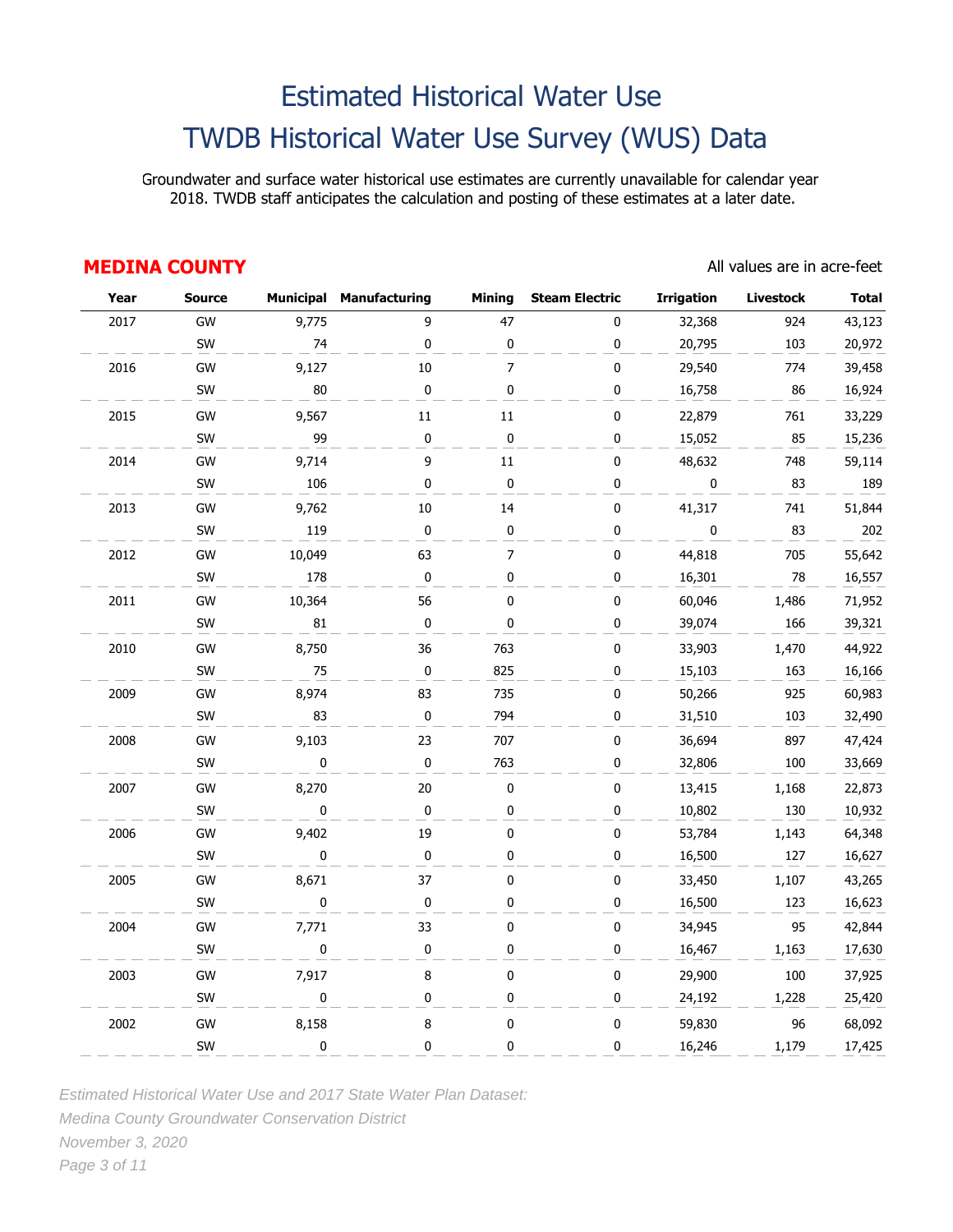Estimated Historical Water Use and 2017 State Water Plan Dataset: Medina County Groundwater Conservation District November 3, 2020 Page 4 of 11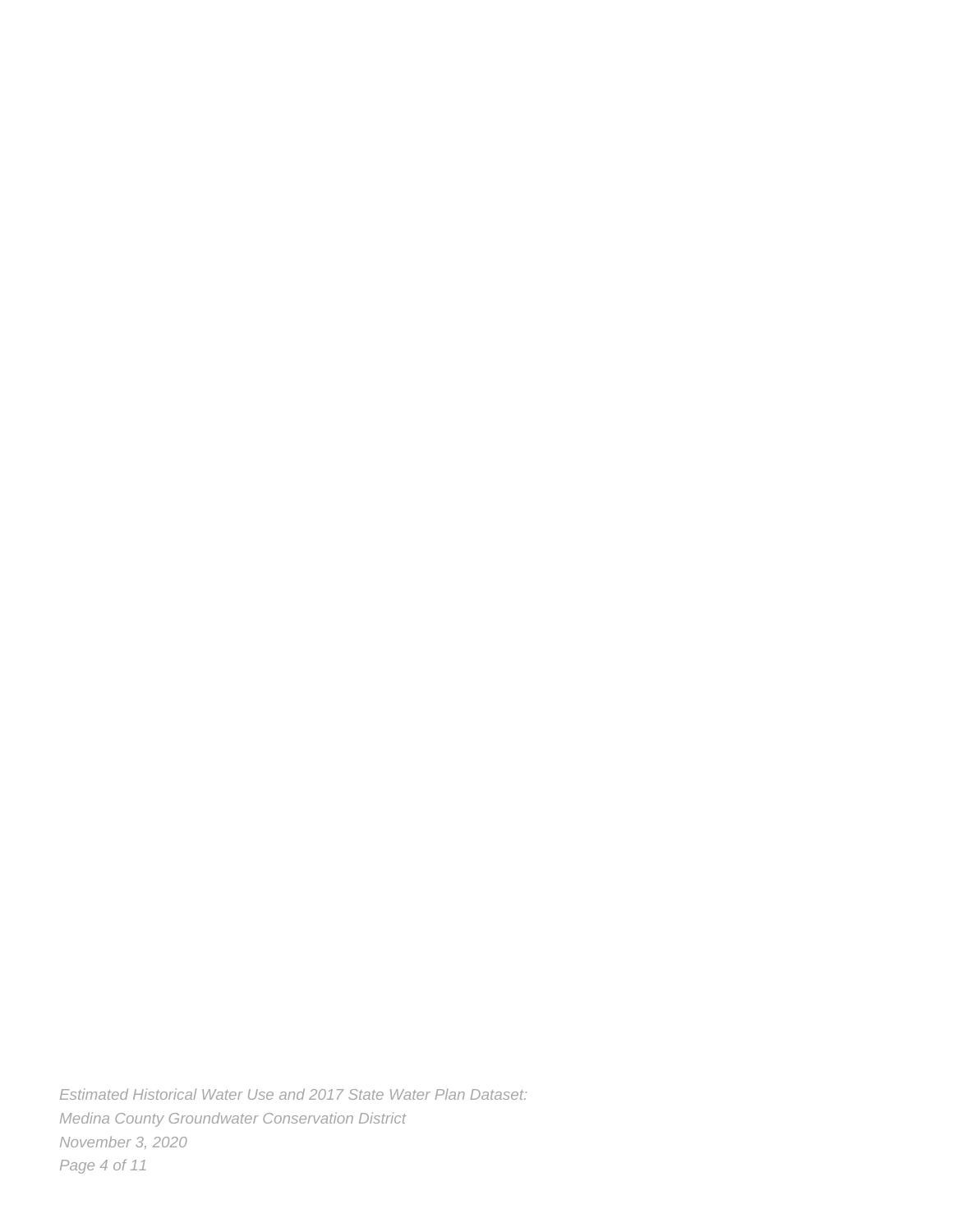# Projected Surface Water Supplies TWDB 2017 State Water Plan Data

|             | <b>MEDINA COUNTY</b>                                       |                    |                                                 |      |              |          |              | All values are in acre-feet |      |
|-------------|------------------------------------------------------------|--------------------|-------------------------------------------------|------|--------------|----------|--------------|-----------------------------|------|
| <b>RWPG</b> | <b>WUG</b>                                                 | <b>WUG Basin</b>   | <b>Source Name</b>                              | 2020 | 2030         | 2040     | 2050         | 2060                        | 2070 |
|             | LIVESTOCK, MEDINA                                          | <b>NUECES</b>      | NUECES LIVESTOCK<br><b>LOCAL SUPPLY</b>         | 519  | 519          | 519      | 519          | 519                         | 519  |
|             | LIVESTOCK, MEDINA                                          | SAN ANTONIO        | SAN ANTONIO<br>LIVESTOCK LOCAL<br><b>SUPPLY</b> | 63   | 63           | 63       | 63           | 63                          | 63   |
|             | <b>SAN ANTONIO</b>                                         | SAN ANTONIO        | <b>CANYON</b><br>LAKE/RESERVOIR                 | 0    | $\mathbf{0}$ | 0        | $\mathbf{0}$ | 0                           | 0    |
|             | <b>SAN ANTONIO</b>                                         | <b>SAN ANTONIO</b> | <b>GUADALUPE RUN-</b><br>OF-RIVER               | 0    | $\Omega$     | 0        | $\Omega$     | 0                           | 0    |
|             | SAN ANTONIO WATER<br><b>SYSTEM</b>                         | SAN ANTONIO        | <b>GUADALUPE RUN-</b><br>OF-RIVER               | 0    | $\Omega$     | $\Omega$ | $\Omega$     | $\Omega$                    | 0    |
|             | SAN ANTONIO WATER<br><b>SYSTEM</b>                         | <b>SAN ANTONIO</b> | <b>SAN ANTONIO RUN-</b><br>OF-RIVER             | 49   | 64           | 73       | 79           | 84                          | 87   |
|             | <b>Sum of Projected Surface Water Supplies (acre-feet)</b> |                    |                                                 | 631  | 646          | 655      | 661          | 666                         | 669  |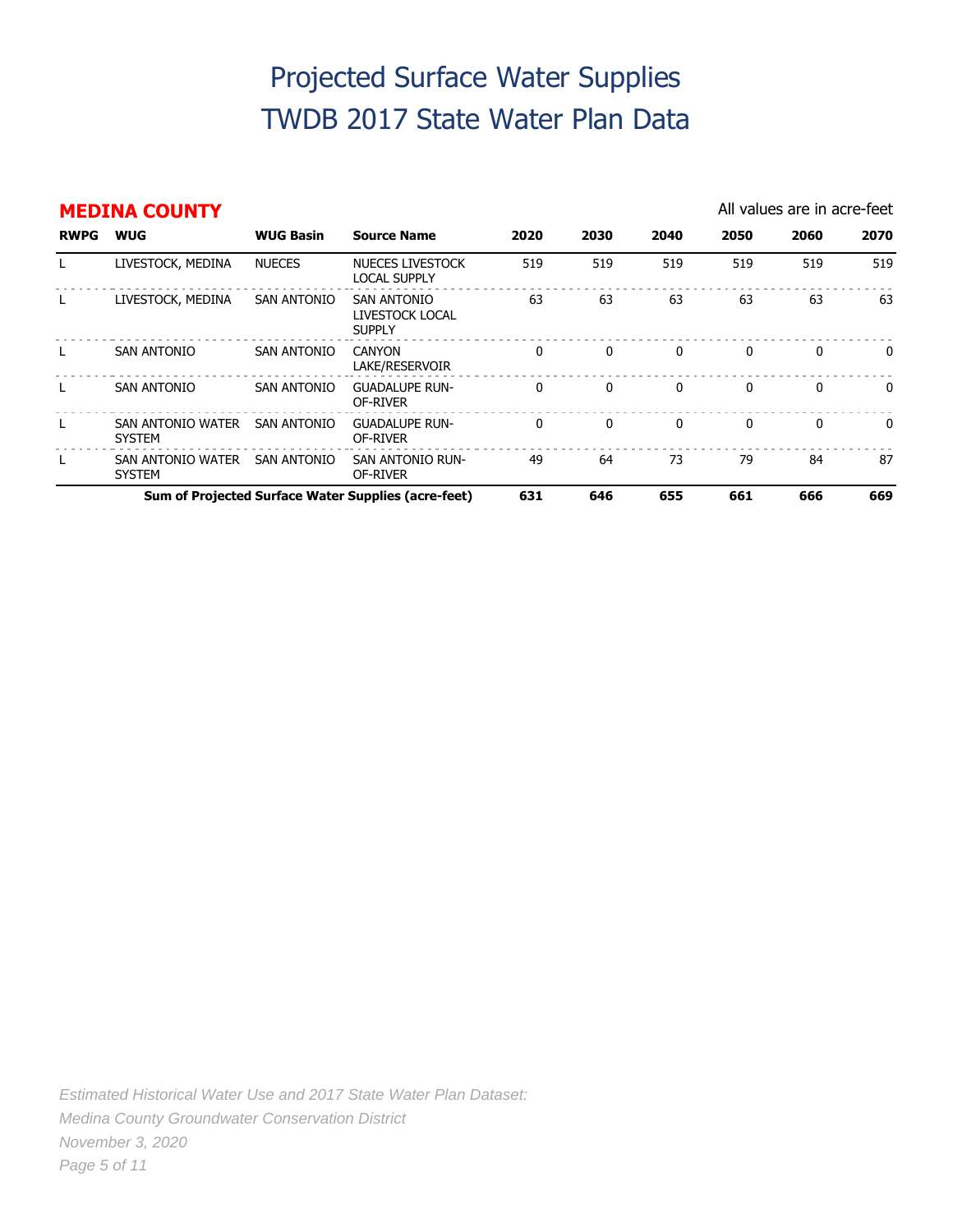# Projected Water Demands TWDB 2017 State Water Plan Data

Please note that the demand numbers presented here include the plumbing code savings found in the Regional and State Water Plans.

**MEDINA COUNTY MEDINA COUNTY All values are in acre-feet** 

| <b>RWPG</b>  | <b>WUG</b>                           | <b>WUG Basin</b>                                  | 2020           | 2030   | 2040   | 2050   | 2060   | 2070   |
|--------------|--------------------------------------|---------------------------------------------------|----------------|--------|--------|--------|--------|--------|
| $\mathbf{L}$ | BENTON CITY WSC                      | <b>NUECES</b>                                     | 558            | 653    | 735    | 809    | 878    | 939    |
| L            | <b>CASTROVILLE</b>                   | SAN ANTONIO                                       | 794            | 787    | 780    | 778    | 781    | 784    |
|              | COUNTY-OTHER, MEDINA                 | <b>NUECES</b>                                     | 1,232          | 1,258  | 1,327  | 1,386  | 1,441  | 1,484  |
| L            | COUNTY-OTHER, MEDINA                 | <b>SAN ANTONIO</b>                                | 25             | 53     | 32     | 23     | 21     | 27     |
| L            | <b>DEVINE</b>                        | <b>NUECES</b>                                     | 668            | 678    | 687    | 701    | 719    | 736    |
| L            | EAST MEDINA COUNTY SUD               | <b>NUECES</b>                                     | 690            | 758    | 819    | 877    | 936    | 990    |
| L            | EAST MEDINA COUNTY SUD               | <b>SAN ANTONIO</b>                                | 63             | 69     | 74     | 79     | 85     | 90     |
| L            | <b>HONDO</b>                         | <b>NUECES</b>                                     | 2,053          | 2,210  | 2,346  | 2,473  | 2,598  | 2,710  |
| L            | IRRIGATION, MEDINA                   | <b>NUECES</b>                                     | 49,596         | 47,529 | 45,550 | 43,653 | 41,836 | 40,232 |
| L            | IRRIGATION, MEDINA                   | <b>SAN ANTONIO</b>                                | 7,868          | 7,541  | 7,226  | 6,926  | 6,637  | 6,383  |
| L            | <b>LACOSTE</b>                       | <b>SAN ANTONIO</b>                                | 127            | 137    | 145    | 154    | 164    | 173    |
| L            | LIVESTOCK, MEDINA                    | <b>NUECES</b>                                     | 1,042          | 1,042  | 1,042  | 1,042  | 1,042  | 1,042  |
| L            | LIVESTOCK, MEDINA                    | <b>SAN ANTONIO</b>                                | 123            | 123    | 123    | 123    | 123    | 123    |
| L            | <b>LYTLE</b>                         | <b>NUECES</b>                                     | 114            | 138    | 158    | 176    | 194    | 209    |
|              | MANUFACTURING, MEDINA                | <b>NUECES</b>                                     | 41             | 44     | 48     | 51     | 55     | 60     |
|              | MANUFACTURING, MEDINA                | <b>SAN ANTONIO</b>                                | $\overline{7}$ | 8      | 8      | 9      | 10     | 10     |
|              | MINING, MEDINA                       | <b>NUECES</b>                                     | 1,388          | 1,543  | 1,673  | 1,805  | 1,972  | 2,154  |
| L            | MINING, MEDINA                       | <b>SAN ANTONIO</b>                                | 463            | 514    | 558    | 602    | 657    | 718    |
|              | <b>NATALIA</b>                       | <b>NUECES</b>                                     | 281            | 309    | 333    | 356    | 379    | 400    |
| L            | SAN ANTONIO                          | SAN ANTONIO                                       | 9              | 12     | 16     | 19     | 21     | 24     |
|              | SAN ANTONIO WATER SYSTEM SAN ANTONIO |                                                   | 369            | 540    | 681    | 806    | 922    | 1,023  |
|              | YANCEY WSC                           | <b>NUECES</b>                                     | 130            | 144    | 155    | 166    | 176    | 186    |
| L            | YANCEY WSC                           | <b>SAN ANTONIO</b>                                | 530            | 583    | 631    | 674    | 717    | 755    |
|              |                                      | <b>Sum of Projected Water Demands (acre-feet)</b> | 68,171         | 66,673 | 65,147 | 63,688 | 62,364 | 61,252 |

Estimated Historical Water Use and 2017 State Water Plan Dataset: Medina County Groundwater Conservation District November 3, 2020 Page 6 of 11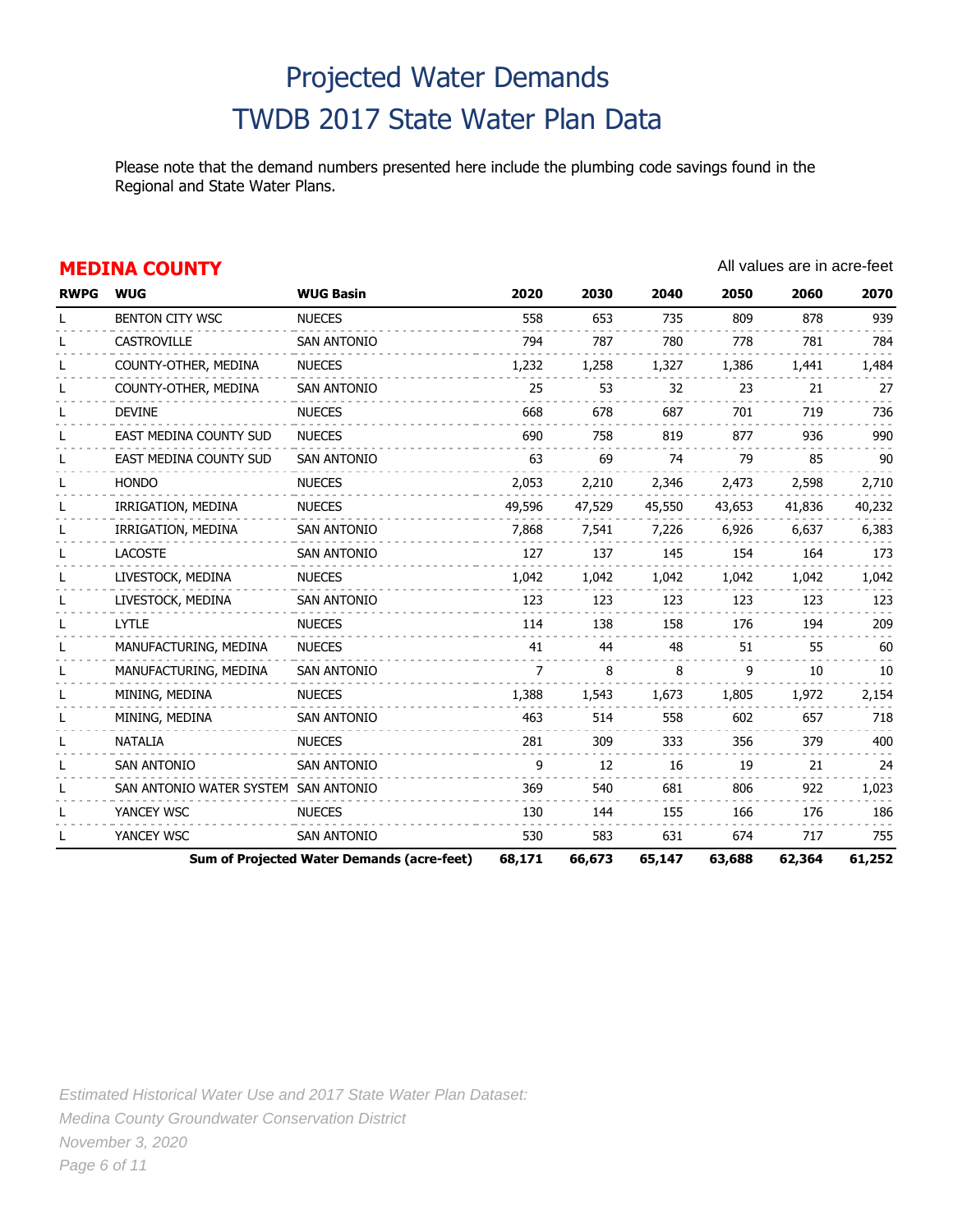#### Projected Water Supply Needs TWDB 2017 State Water Plan Data

Negative values (in red) reflect a projected water supply need, positive values a surplus.

**MEDINA COUNTY MEDINA COUNTY All values are in acre-feet** 

| <b>RWPG</b> | <b>WUG</b>                           | <b>WUG Basin</b>                                | 2020      | 2030      | 2040      | 2050      | 2060      | 2070         |
|-------------|--------------------------------------|-------------------------------------------------|-----------|-----------|-----------|-----------|-----------|--------------|
|             | BENTON CITY WSC                      | <b>NUECES</b>                                   | 338       | 267       | 196       | 124       | 55        | $-9$         |
| L           | CASTROVILLE                          | <b>SAN ANTONIO</b>                              | $-224$    | $-217$    | $-210$    | $-208$    | $-211$    | $-214$       |
| L           | COUNTY-OTHER, MEDINA                 | <b>NUECES</b>                                   | 500       | 472       | 403       | 344       | 289       | 246          |
| L           | COUNTY-OTHER, MEDINA                 | <b>SAN ANTONIO</b>                              | 764       | 736       | 757       | 766       | 768       | 762          |
| L           | <b>DEVINE</b>                        | <b>NUECES</b>                                   | 88        | 77        | 68        | 54        | 36        | 19           |
| L           | EAST MEDINA COUNTY SUD               | <b>NUECES</b>                                   | 235       | 168       | 107       | 50        | $-10$     | $-64$        |
| L           | EAST MEDINA COUNTY SUD               | <b>SAN ANTONIO</b>                              | 22        | 15        | 10        | 4         | $-1$      | $-6$         |
| L           | <b>HONDO</b>                         | <b>NUECES</b>                                   | $-523$    | $-680$    | $-816$    | $-943$    | $-1,068$  | $-1,180$     |
| L           | IRRIGATION, MEDINA                   | <b>NUECES</b>                                   | $-29,816$ | $-27,758$ | $-25,779$ | $-23,882$ | $-22,065$ | $-20,461$    |
| L           | IRRIGATION, MEDINA                   | <b>SAN ANTONIO</b>                              | $-1,713$  | $-1,386$  | $-1,071$  | $-771$    | $-482$    | $-228$       |
| L           | <b>LACOSTE</b>                       | <b>SAN ANTONIO</b>                              | $-10$     | $-20$     | $-28$     | $-37$     | $-47$     | $-56$        |
| L           | LIVESTOCK, MEDINA                    | <b>NUECES</b>                                   | 0         | 0         | 0         | 0         | 0         | 0            |
| L           | LIVESTOCK, MEDINA                    | <b>SAN ANTONIO</b>                              | 0         | 0         | 0         | 0         | 0         | $\mathbf{0}$ |
| L           | <b>LYTLE</b>                         | <b>NUECES</b>                                   | $-34$     | $-53$     | $-71$     | $-88$     | $-106$    | $-121$       |
| L           | MANUFACTURING, MEDINA                | <b>NUECES</b>                                   | 1,898     | 1,895     | 1,891     | 1,888     | 1,884     | 1,879        |
| L           | MANUFACTURING, MEDINA                | <b>SAN ANTONIO</b>                              | 8         | 7         | 7         | 6         | 5         | 5            |
| L           | MINING, MEDINA                       | <b>NUECES</b>                                   | 0         | 0         | 0         | 0         | 0         | $\mathbf{0}$ |
| L           | MINING, MEDINA                       | <b>SAN ANTONIO</b>                              | 0         | 0         | 50        | 50        | 50        | 50           |
| L           | <b>NATALIA</b>                       | <b>NUECES</b>                                   | $-101$    | $-129$    | $-153$    | $-176$    | $-199$    | $-220$       |
| L           | <b>SAN ANTONIO</b>                   | <b>SAN ANTONIO</b>                              | $-3$      | $-4$      | $-5$      | $-8$      | -9        | $-12$        |
| L           | SAN ANTONIO WATER SYSTEM SAN ANTONIO |                                                 | $-58$     | $-185$    | $-293$    | $-386$    | $-479$    | $-565$       |
| L           | YANCEY WSC                           | <b>NUECES</b>                                   | $-6$      | $-19$     | $-30$     | $-41$     | $-51$     | $-61$        |
| L           | YANCEY WSC                           | <b>SAN ANTONIO</b>                              | $-22$     | $-76$     | $-124$    | $-167$    | $-210$    | $-248$       |
|             |                                      | Sum of Projected Water Supply Needs (acre-feet) | $-32,510$ | $-30,527$ | $-28,580$ | $-26,707$ | $-24,938$ | $-23,445$    |

Estimated Historical Water Use and 2017 State Water Plan Dataset: Medina County Groundwater Conservation District November 3, 2020 Page 7 of 11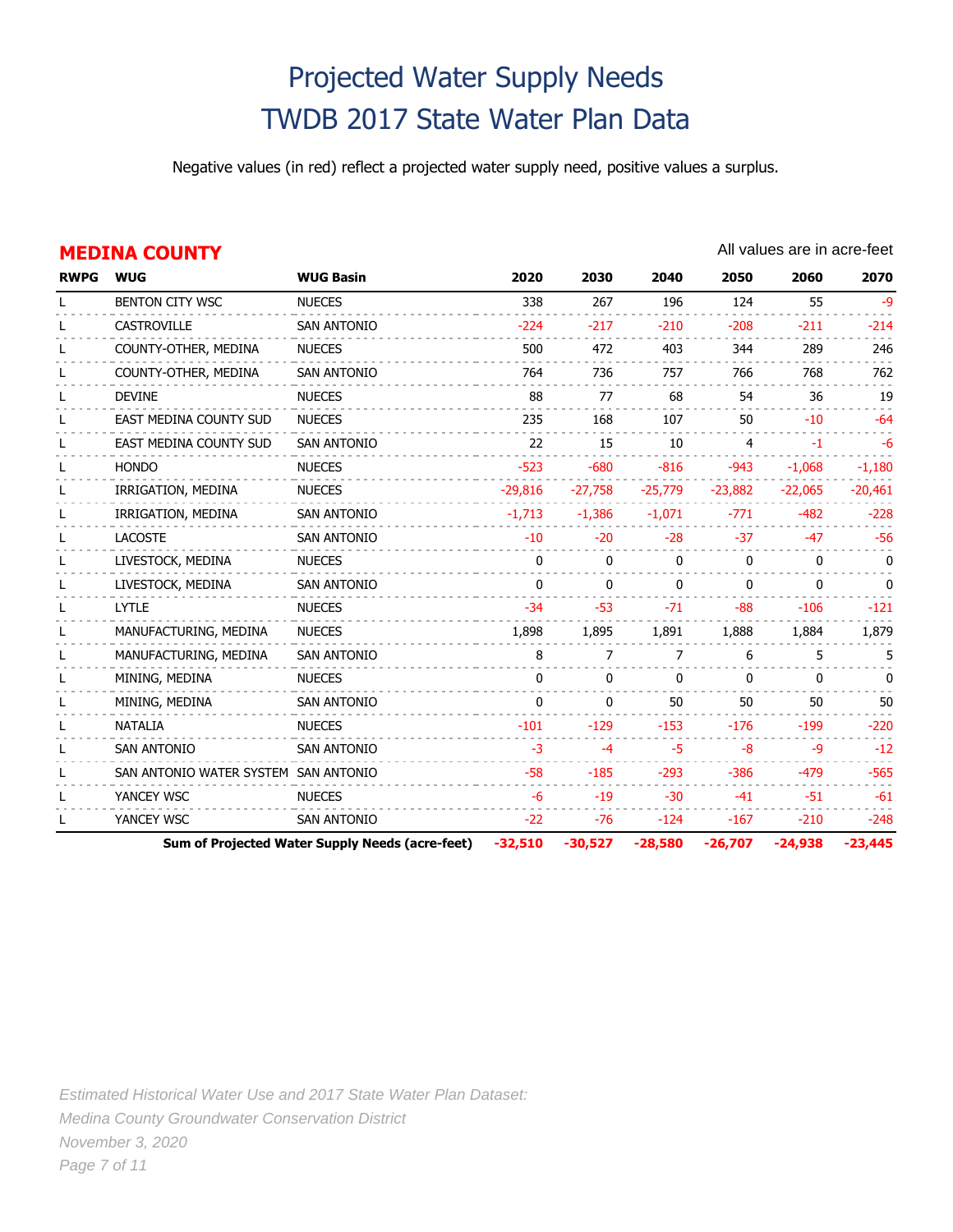#### **MEDINA COUNTY**

| <b>WUG, Basin (RWPG)</b>                          |                                      |          |              |              | All values are in acre-feet |              |      |
|---------------------------------------------------|--------------------------------------|----------|--------------|--------------|-----------------------------|--------------|------|
| <b>Water Management Strategy</b>                  | <b>Source Name [Origin]</b>          | 2020     | 2030         | 2040         | 2050                        | 2060         | 2070 |
| <b>BENTON CITY WSC, NUECES (L)</b>                |                                      |          |              |              |                             |              |      |
| LOCAL CARRIZO AQUIFER<br><b>DEVELOPMENT</b>       | CARRIZO-WILCOX<br>AQUIFER [ATASCOSA] | $\Omega$ | $\Omega$     | $\Omega$     | $\mathbf{0}$                | 0            | 29   |
| MUNICIPAL WATER CONSERVATION<br>(RURAL)           | DEMAND REDUCTION<br>[MEDINA]         | 0        | $\mathbf{0}$ | 0            | 0                           | 0            | 20   |
| <b>CASTROVILLE, SAN ANTONIO (L)</b>               |                                      | 0        | 0            | 0            | $\bf{0}$                    | 0            | 49   |
| <b>DROUGHT MANAGEMENT -</b><br><b>CASTROVILLE</b> | <b>DEMAND REDUCTION</b><br>[MEDINA]  | 40       | $\mathbf{0}$ | $\mathbf{0}$ | $\mathbf{0}$                | $\mathbf{0}$ | 0    |
| <b>EDWARDS TRANSFERS</b>                          | EDWARDS-BFZ AQUIFER<br>[MEDINA]      | 224      | 217          | 210          | 208                         | 211          | 214  |
| LOCAL LEONA GRAVEL AQUIFER<br><b>DEVELOPMENT</b>  | LEONA GRAVEL AQUIFER<br>[MEDINA]     | 225      | 225          | 225          | 225                         | 225          | 225  |
| MUNICIPAL WATER CONSERVATION<br>(RURAL)           | <b>DEMAND REDUCTION</b><br>[MEDINA]  | 44       | 104          | 159          | 214                         | 268          | 319  |
|                                                   |                                      | 533      | 546          | 594          | 647                         | 704          | 758  |
| <b>COUNTY-OTHER, MEDINA, NUECES (L)</b>           |                                      |          |              |              |                             |              |      |
| MUNICIPAL WATER CONSERVATION<br>(RURAL)           | DEMAND REDUCTION<br>[MEDINA]         | 0        | $\mathbf{0}$ | $\mathbf{0}$ | $\mathbf{0}$                | 0            | 27   |
|                                                   |                                      | 0        | $\mathbf{0}$ | 0            | $\mathbf{0}$                | 0            | 27   |
| COUNTY-OTHER, MEDINA, SAN ANTONIO (L)             |                                      |          |              |              |                             |              |      |
| MUNICIPAL WATER CONSERVATION<br>(RURAL)           | DEMAND REDUCTION<br>[MEDINA]         | 0        | $\mathbf{0}$ | 0            | $\mathbf{0}$                | 0            | 0    |
|                                                   |                                      | 0        | 0            | 0            | 0                           | 0            | 0    |
| <b>DEVINE, NUECES (L)</b>                         |                                      |          |              |              |                             |              |      |
| MUNICIPAL WATER CONSERVATION<br>(RURAL)           | DEMAND REDUCTION<br>[MEDINA]         | 0        | $\mathbf{0}$ | $\mathbf{0}$ | $\mathbf{0}$                | 0            | 4    |
|                                                   |                                      | 0        | 0            | 0            | $\mathbf{0}$                | $\mathbf{0}$ | 4    |
| EAST MEDINA COUNTY SUD, NUECES (L)                |                                      |          |              |              |                             |              |      |
| <b>EDWARDS TRANSFERS</b><br>.                     | EDWARDS-BFZ AQUIFER<br>[MEDINA]      | 0        | $\mathbf{0}$ | $\mathbf{0}$ | $\mathbf{0}$                | 10           | 64   |
| LOCAL LEONA GRAVEL AQUIFER<br>DEVELOPMENT         | LEONA GRAVEL AQUIFER<br>[MEDINA]     | υ        | U            | U            | U                           | 69           | 69   |
|                                                   |                                      | 0        | $\mathbf 0$  | $\mathbf 0$  | $\mathbf 0$                 | 79           | 133  |
| EAST MEDINA COUNTY SUD, SAN ANTONIO (L)           |                                      |          |              |              |                             |              |      |
| <b>EDWARDS TRANSFERS</b>                          | EDWARDS-BFZ AQUIFER<br>[MEDINA]      | 0        | 0            | 0            | 0                           | 1            | 6    |

Estimated Historical Water Use and 2017 State Water Plan Dataset: Medina County Groundwater Conservation District November 3, 2020 Page 8 of 11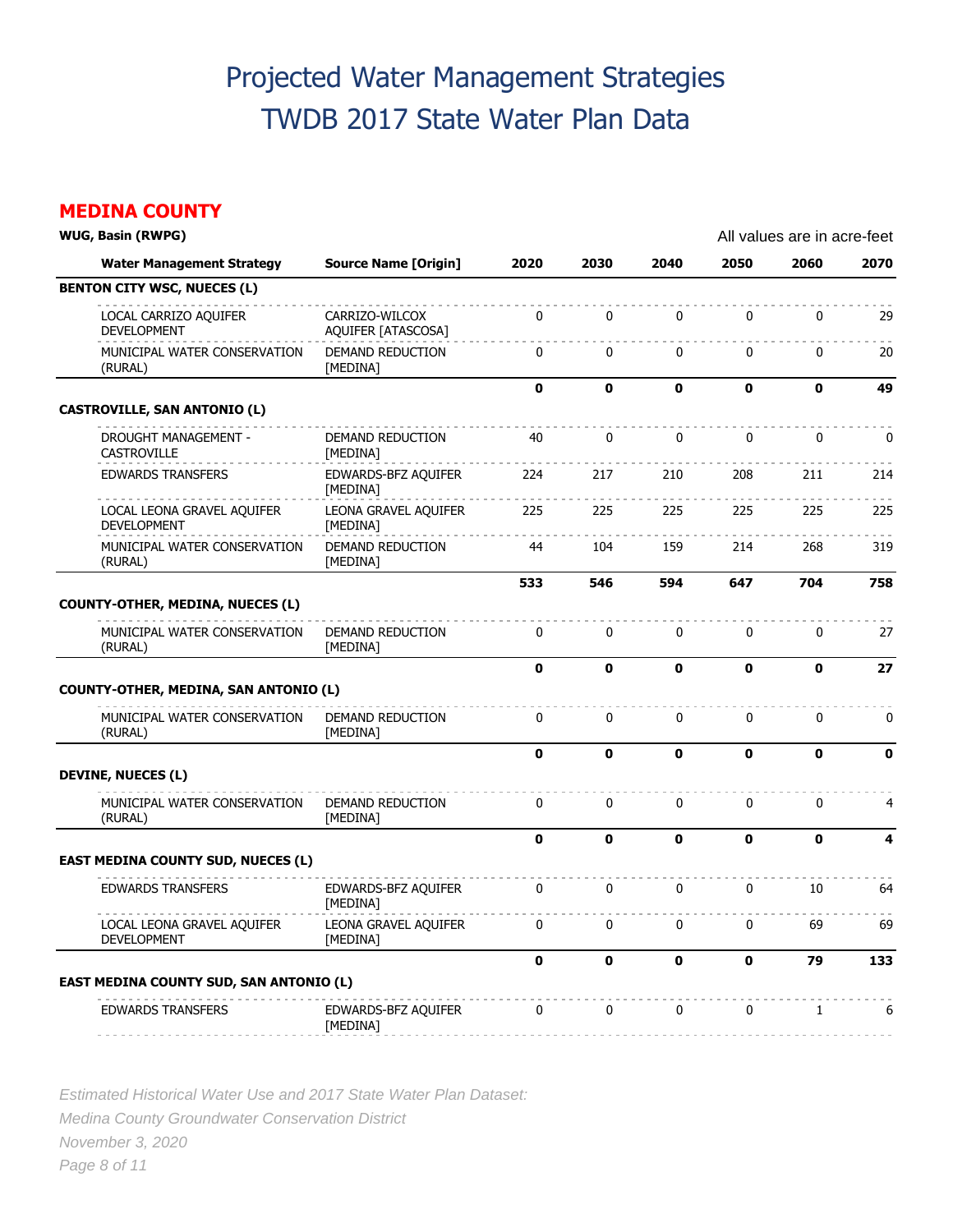| <b>WUG, Basin (RWPG)</b>                         |                                     |              |              |              | All values are in acre-feet |                         |           |
|--------------------------------------------------|-------------------------------------|--------------|--------------|--------------|-----------------------------|-------------------------|-----------|
| <b>Water Management Strategy</b>                 | <b>Source Name [Origin]</b>         | 2020         | 2030         | 2040         | 2050                        | 2060                    | 2070      |
| LOCAL LEONA GRAVEL AQUIFER<br><b>DEVELOPMENT</b> | LEONA GRAVEL AQUIFER<br>[MEDINA]    | 0            | 0            | $\mathbf{0}$ | $\mathbf{0}$                | 6                       | 6         |
|                                                  |                                     | $\mathbf{0}$ | $\mathbf{0}$ | O            | $\mathbf 0$                 | $\overline{\mathbf{z}}$ | 12        |
| <b>HONDO, NUECES (L)</b>                         |                                     |              |              |              |                             |                         |           |
| DROUGHT MANAGEMENT - HONDO                       | DEMAND REDUCTION<br>[MEDINA]        | 103          | 0            | 0            | $\mathbf{0}$                | 0                       | 0         |
| <b>EDWARDS TRANSFERS</b>                         | EDWARDS-BFZ AQUIFER<br>[MEDINA]     | 523          | 680          | 816          | 943                         | 1,068                   | 1,180     |
| MUNICIPAL WATER CONSERVATION<br>(RURAL)          | <b>DEMAND REDUCTION</b><br>[MEDINA] | 87           | 258          | 446          | 593                         | 669                     | 747       |
|                                                  |                                     | 713          | 938          | 1,262        | 1,536                       | 1,737                   | 1,927     |
| IRRIGATION, MEDINA, NUECES (L)                   |                                     |              |              |              |                             |                         |           |
| IRRIGATION WATER CONSERVATION                    | DEMAND REDUCTION<br>[MEDINA]        | 0            | 0            | 0            | 0                           | 0                       | 0         |
|                                                  |                                     | O            | $\mathbf{0}$ | 0            | 0                           | 0                       | 0         |
| <b>IRRIGATION, MEDINA, SAN ANTONIO (L)</b>       |                                     |              |              |              |                             |                         |           |
| IRRIGATION WATER CONSERVATION                    | DEMAND REDUCTION<br>[MEDINA]        | 0            | 0            | $\mathbf{0}$ | 0                           | 0                       | 0         |
|                                                  |                                     | 0            | $\mathbf{0}$ | 0            | $\mathbf{0}$                | $\mathbf 0$             | 0         |
| LACOSTE, SAN ANTONIO (L)                         |                                     |              |              |              |                             |                         |           |
| DROUGHT MANAGEMENT - LA COSTE                    | DEMAND REDUCTION<br>[MEDINA]        | 6            | $\mathbf{0}$ | 0            | $\mathbf{0}$                | 0                       | 0         |
| <b>EDWARDS TRANSFERS</b>                         | EDWARDS-BFZ AQUIFER<br>[MEDINA]     | 10           | 20           | 28           | 37                          | 47                      | 56        |
| LOCAL LEONA GRAVEL AQUIFER<br><b>DEVELOPMENT</b> | LEONA GRAVEL AQUIFER<br>[MEDINA]    | 60           | 60           | 60           | 60                          | 60                      | 60        |
|                                                  |                                     | 76           | 80           | 88           | 97                          | 107                     | 116       |
| LYTLE, NUECES (L)                                |                                     |              |              |              |                             |                         |           |
| <b>DROUGHT MANAGEMENT - LYTLE</b>                | DEMAND REDUCTION<br>[MEDINA]        | 2            | 0            | 0            | 0                           | 0                       | 0         |
| <b>EDWARDS TRANSFERS</b>                         | EDWARDS-BFZ AQUIFER<br>[BEXAR]      | 34           | 53           | 71           | 88                          | 106                     | 121       |
| MUNICIPAL WATER CONSERVATION<br>(SUBURBAN)       | DEMAND REDUCTION<br>[MEDINA]        | 4            | 14           | 26           | 31                          | 38                      | 45        |
|                                                  |                                     | 40           | 67           | 97           | 119                         | 144                     | 166       |
| <b>NATALIA, NUECES (L)</b>                       |                                     |              |              |              |                             |                         |           |
| DROUGHT MANAGEMENT - NATALIA                     | DEMAND REDUCTION<br>[MEDINA]        | 14           | 0            | 0            | 0                           | 0                       | $\pmb{0}$ |
| <b>EDWARDS TRANSFERS</b>                         | EDWARDS-BFZ AQUIFER<br>[MEDINA]     | 101          | 129          | 153          | 176                         | 199                     | 220       |

Estimated Historical Water Use and 2017 State Water Plan Dataset: Medina County Groundwater Conservation District November 3, 2020 Page 9 of 11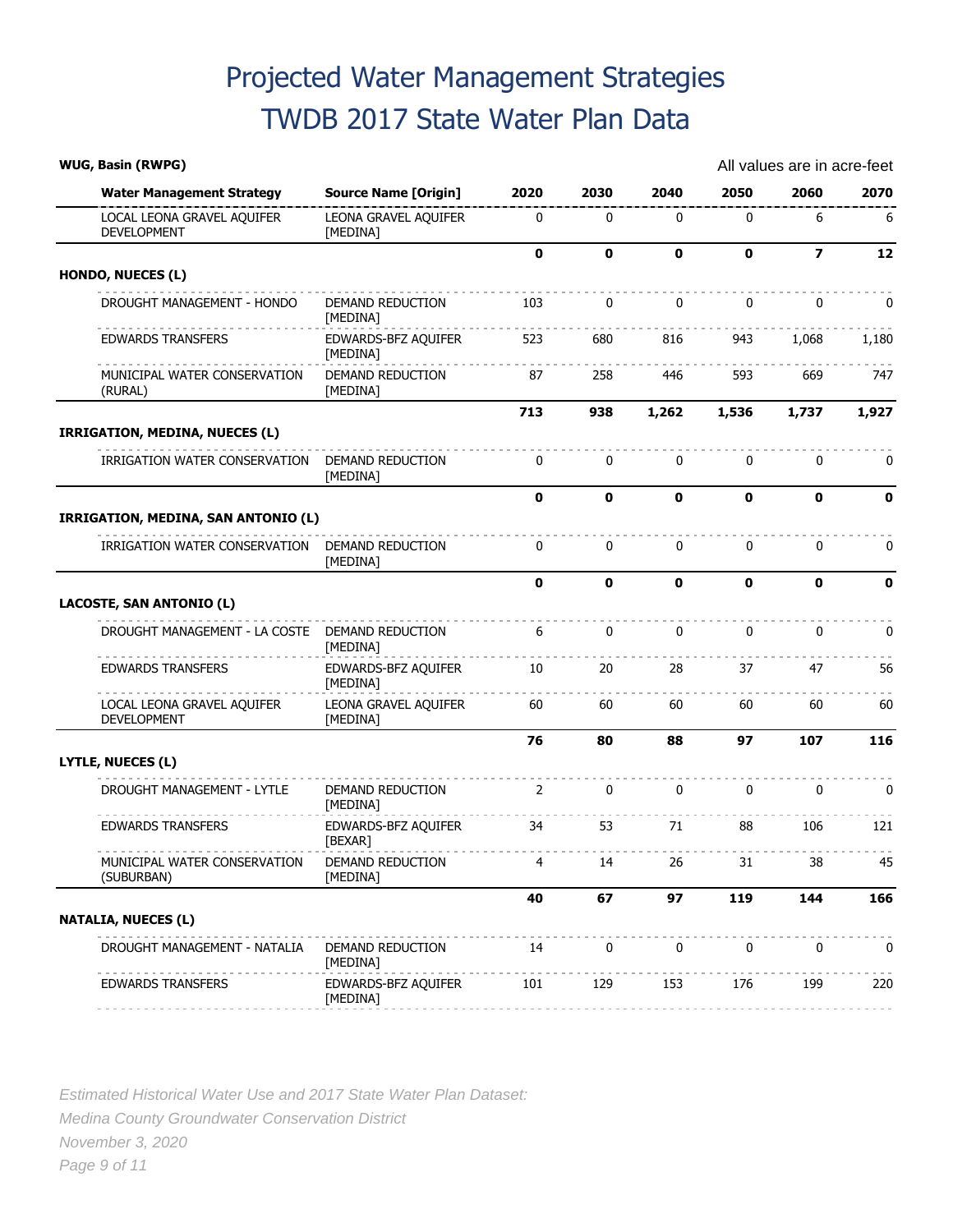| <b>WUG, Basin (RWPG)</b>                                      |                                             |                  |                |                          |                | All values are in acre-feet |                          |
|---------------------------------------------------------------|---------------------------------------------|------------------|----------------|--------------------------|----------------|-----------------------------|--------------------------|
| <b>Water Management Strategy</b>                              | <b>Source Name [Origin]</b>                 | 2020             | 2030           | 2040                     | 2050           | 2060                        | 2070                     |
| LOCAL LEONA GRAVEL AQUIFER<br><b>DEVELOPMENT</b>              | LEONA GRAVEL AQUIFER<br>[MEDINA]            | 225              | 225            | 225                      | 225            | 225                         | 225                      |
| MUNICIPAL WATER CONSERVATION<br>(RURAL)                       | <b>DEMAND REDUCTION</b><br>[MEDINA]         | 8                | 22             | 26                       | 32             | 42                          | 54                       |
|                                                               |                                             | 348              | 376            | 404                      | 433            | 466                         | 499                      |
| SAN ANTONIO, SAN ANTONIO (L)                                  |                                             |                  |                |                          |                |                             |                          |
| BRACKISH WILCOX GROUNDWATER<br><b>FOR SAWS</b>                | CARRIZO-WILCOX<br>AQUIFER [BEXAR]           | $\mathbf{0}$     | $\mathbf{0}$   | $\mathbf{0}$             | $\mathbf{0}$   | $\mathbf{0}$                | 0                        |
| DIRECT RECYCLED WATER PROGRAMS DIRECT REUSE [BEXAR]<br>- SAWS |                                             | 0                | 0              | $\mathbf{0}$             | $\mathbf{1}$   | $\overline{2}$              | 3                        |
| DROUGHT MANAGEMENT - SAWS                                     | DEMAND REDUCTION<br>[MEDINA]                | $\mathbf{1}$     | $\overline{2}$ | 3                        | $\overline{4}$ | 4                           | 5                        |
| <b>EAHCP FOR SAWS</b>                                         | EDWARDS-BFZ AQUIFER<br>[BEXAR]              | 0                | 0              | $\mathbf{0}$             | 0              | 0                           | 0                        |
| EXPANDED LOCAL CARRIZO FOR<br><b>SAWS</b>                     | CARRIZO-WILCOX<br>AQUIFER [BEXAR]           | 0                | 0              | $\mathbf{0}$             | 0              | 0                           | 0                        |
| MUNICIPAL WATER CONSERVATION<br>(URBAN) - SAN ANTONIO         | <b>DEMAND REDUCTION</b><br>[MEDINA]         | $\mathbf{1}$     | 0              | $\mathbf{0}$             | $\mathbf{1}$   | 2                           | 3                        |
| SAWS SEAWATER DESALINATION                                    | <b>GULF OF MEXICO [GULF</b><br>OF MEXICO]   | $\Omega$         | 0              | 1                        | $\mathbf{1}$   | 2                           | 3                        |
| VISTA RIDGE PROJECT                                           | CARRIZO-WILCOX<br>AQUIFER [BURLESON]        | $\mathbf{1}$     | 2              | 2                        | 2              | 2                           | 2                        |
|                                                               |                                             | 3                | 4              | 6                        | 9              | 12                          | 16                       |
| SAN ANTONIO WATER SYSTEM, SAN ANTONIO (L)                     |                                             |                  |                |                          |                |                             |                          |
| MUNICIPAL WATER CONSERVATION<br>(SUBURBAN) - SAWS             | DEMAND REDUCTION<br>[MEDINA]                | $\mathbf{0}$     | 0              | $\mathbf{0}$             | 0              | 0                           | 15                       |
| REGIONAL CARRIZO FOR SSLGC<br>PROJECT EXPANSION               | CARRIZO-WILCOX<br>AQUIFER [GONZALES]        | 16               | 74             | $\mathbf{0}$             | $\mathbf{0}$   | $\mathbf{0}$                | 0                        |
| SAWS SEAWATER DESALINATION                                    | <b>GULF OF MEXICO [GULF</b><br>OF MEXICO]   | 0                | 0              | 103                      | 112            | 118                         | 122                      |
| VISTA RIDGE PROJECT                                           | CARRIZO-WILCOX<br><b>AQUIFER [BURLESON]</b> | 42               | 111            | 190                      | 274            | 361                         | 444                      |
|                                                               |                                             | 58               | 185            | 293                      | 386            | 479                         | 581                      |
| YANCEY WSC, NUECES (L)                                        |                                             |                  |                |                          |                |                             |                          |
| DROUGHT MANAGEMENT - YANCEY<br><b>WSC</b>                     | DEMAND REDUCTION<br>[MEDINA]                | $\overline{7}$   | $\mathbf 0$    | $\mathbf 0$              | $\mathbf{0}$   | 0                           | 0                        |
| <b>EDWARDS TRANSFERS</b>                                      | EDWARDS-BFZ AQUIFER<br>[MEDINA]             | $\overline{6}$   | 19             | 30                       | 41             | 51                          | 61                       |
| LOCAL LEONA GRAVEL AQUIFER<br>DEVELOPMENT                     | LEONA GRAVEL AQUIFER<br>[MEDINA]            | 61               | 61             | 61                       | 61             | 61                          | 61                       |
| MUNICIPAL WATER CONSERVATION<br>(RURAL)                       | DEMAND REDUCTION<br>[MEDINA]                | .<br>$\mathbf 0$ | $\mathbf 0$    | $\overline{\phantom{0}}$ | $\mathbf 0$    | 0                           | $\overline{\phantom{0}}$ |
|                                                               |                                             | 74               | 80             | 91                       | 102            | 112                         | 124                      |

Estimated Historical Water Use and 2017 State Water Plan Dataset: Medina County Groundwater Conservation District November 3, 2020 Page 10 of 11